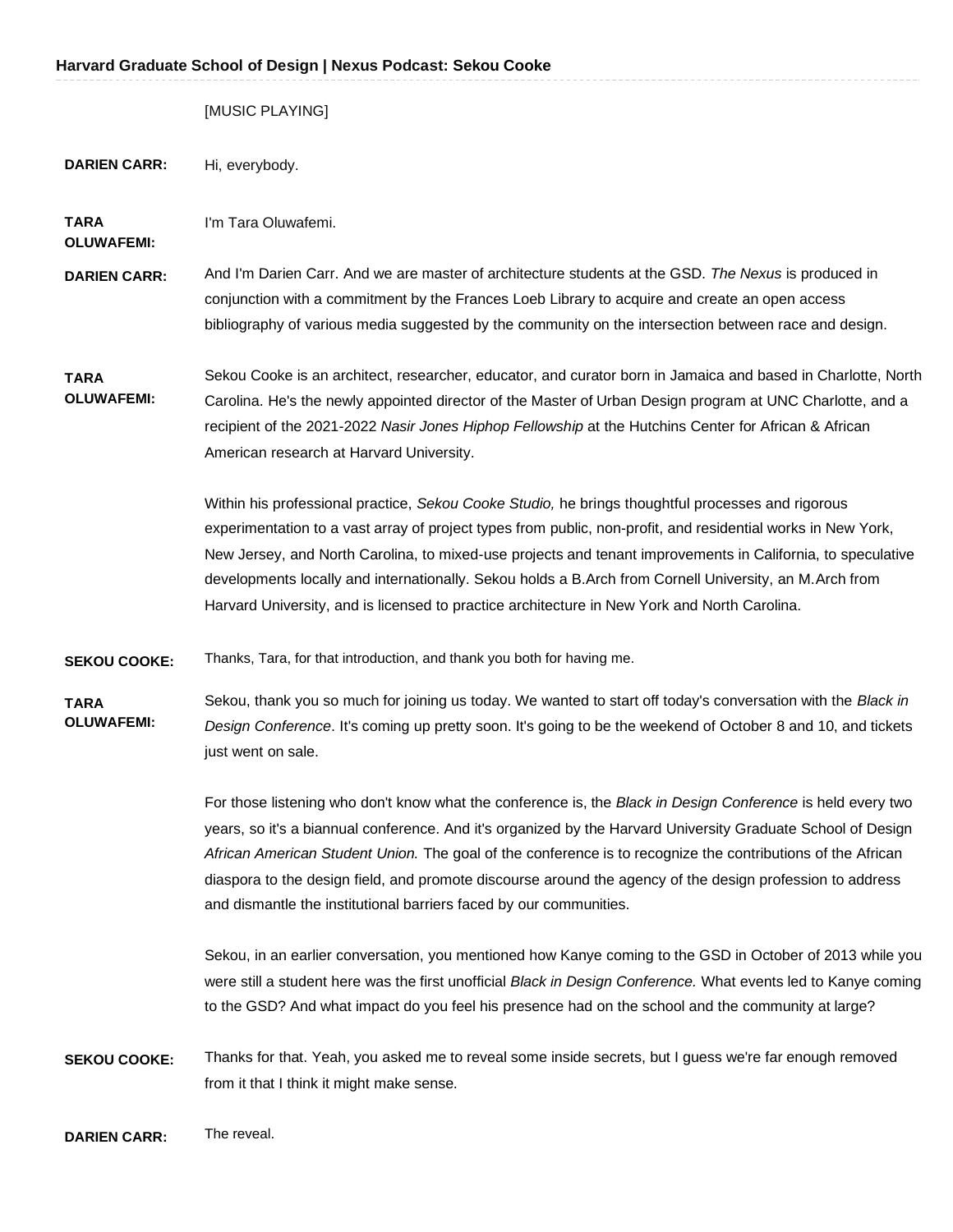**SEKOU COOKE:** Yeah, the big reveal, right? [LAUGHS] But I mean, a lot of this part, the story has been talked about and discussed publicly thus far, so there's not a whole lot of secret information.

> But basically, the summer before Kanye did an interview with *The New York Times Magazine* where he was talking about how he's so impressed by and influenced by Corbusier and about architecture. And then the president of the AASU at the time, Héctor Tarrido-Picart, was like, oh, we should engage Kanye. We've got to talk to him. We've got to tweet back at him. I was like, OK, yeah. Let's do that. That sounds good.

 Then later, by the fall of that year, then he had another interview with Zane Lowe, a British DJ. And in this interview, a pretty well-publicized interview, he was talking about how he's so influenced by architecture and how he meets with five architects at a time, and how he really wants to be designing, and he's frustrated by people not taking him seriously as a designer.

 And that really set off us at the GSD to think about, OK, how can we really engage Kanye? This might be something that we can do. People are saying, well, let's invite him for a review kind of jokingly. And I said, why not invite him? I think if we look in our connections, our networks, we can definitely find someone who knows someone who knows Kanye.

 And that's exactly what happened. So we had maybe one or two lines of connection between us as a group and Kanye himself. And so we decided to write a letter to him and get the letter in his hands directly. And I started writing the letter. Sara Zewde, who you all know and love, she helped write the letter as well. And we both drafted this document to get into Kanye's hands to really invite him to meet with us at the GSD.

 And we definitely played up to his ego. We played up to some of the things that he was interested in, and sparked his interest. And apparently, he said yes immediately. It took him a month to come. And none of us knew this. We kind of had no idea where that letter would go.

 But he just said, when is my next date in Boston? And that happened to be October 17. And so he came in and met with us, and that was really the beginning of us talking about and engaging with larger issues or the larger power that we had as a small student group, and how we could get the ear of the administration, get the ear of the faculty, get the ear of the larger GSD community, and make a bigger splash about some of these issues that are really important to Blackness and design. And then the first *Black in Design Conference*  was done two years after that on the same date to kind of commemorate that event.

 **DARIEN CARR:** Awesome. Awesome. And as I'm hearing it, I'm remembering there was a chapter in your book. The last chapter kind of starts with Kanye and then goes to neo-postmodernism, which we'll touch on later in the interview.

> But before we get there, I kind of want to ask, what happened between the GSD and you starting to write the book Hip-Hop Architecture? And how did your role in conferences like *Black in Design* and your role in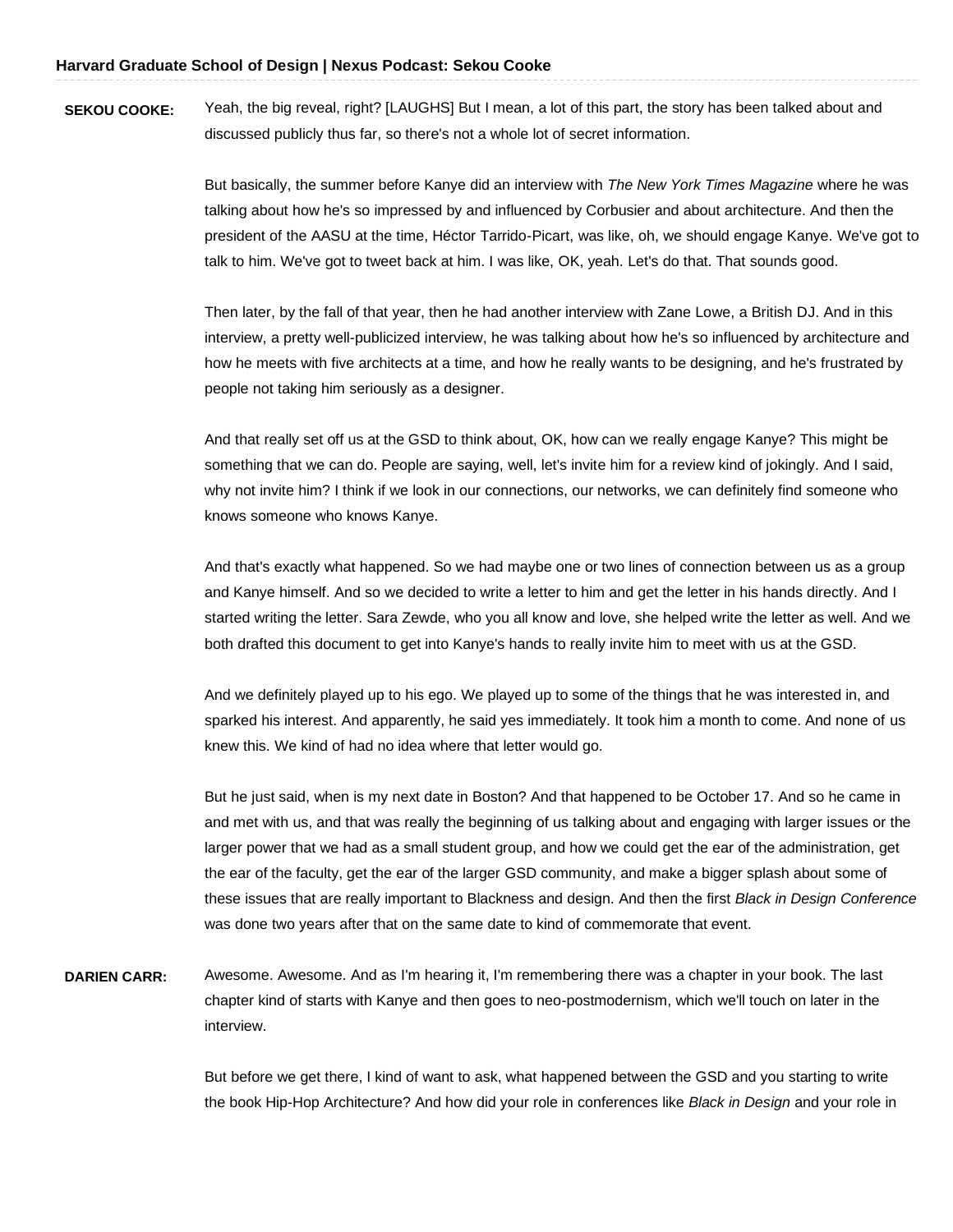student groups like the *African American Student Unit* or AASU play into your journey towards writing Hip-Hop Architecture?

 **SEKOU COOKE:** Yeah. So the fascinating thing is that when I first wrote the letter to Kanye, I wanted to make it public. I wanted it to be an open letter, because I had quite naively thought that Kanye's never going to respond to this. He wants to engage us in the public sector. So I was adamant that I wanted to put it public, and then the rest of the group said they wanted it to be private. And of course I said, yeah, let's make it private.

> But then I did something that really pissed everybody off. I wrote a different -- wrote another letter that was going to be the public letter. And it was completely different. Completely different content. But it was really making an argument about why it was important for Kanye to be talking about architecture publicly.

> Because right after that Zane Lowe interview came out, the architecture community had a really negative backlash to it. We were hearing things like, who is Kanye to make these statements? What does he know about architecture? He has no basis for saying any of these things.

> And I was like, wait. There might be a whole lot more to this story that we don't know. And Kanye talking about architecture publicly actually could inspire a whole new generation of young Black and brown kids to actually get into architecture. And we know how dire the situation is in architecture or has been for several generations of how few Black people there are in the profession.

 So just somebody with that profile talking about architecture all of the sudden gives kids this inroad, this idea that maybe architecture is almost as cool as rapping. Maybe architecture is almost as cool as playing basketball. Maybe architecture is almost as cool as becoming a doctor or a lawyer or an engineer, right? So give them another career path. So that was really the start of me thinking about or revisiting this connection between hip-hop and architecture.

 And right after that, I was hearing some other conversations about hip-hop architecture starting to resurface. And I remembered that back in the '90s while I was at Cornell, we were talking about hip-hop architecture all the time.

 I tell the story in the book about Nathan Williams, who did his thesis in 1993 and blew everybody out of the water, because he was proposing this theory of hip-hop architecture. And you know, '93 is still early days for hip-hop, right? It's still just getting public or global attention and worldwide acceptance as a real form that's not just a fad. It's not just going to die down, and it's expanding rapidly.

 And he is now presenting to a very conservative institution his ideas of connecting hip-hop and architecture. So it was really radical, and we were talking about that for years and years afterwards.

 So after I wrote that piece about Kanye, it was like, OK. Now I have this opportunity to think about this idea of hip-hop architecture once again. And that's when I first wrote the piece "The Fifth Pillar: A Case for Hip-Hop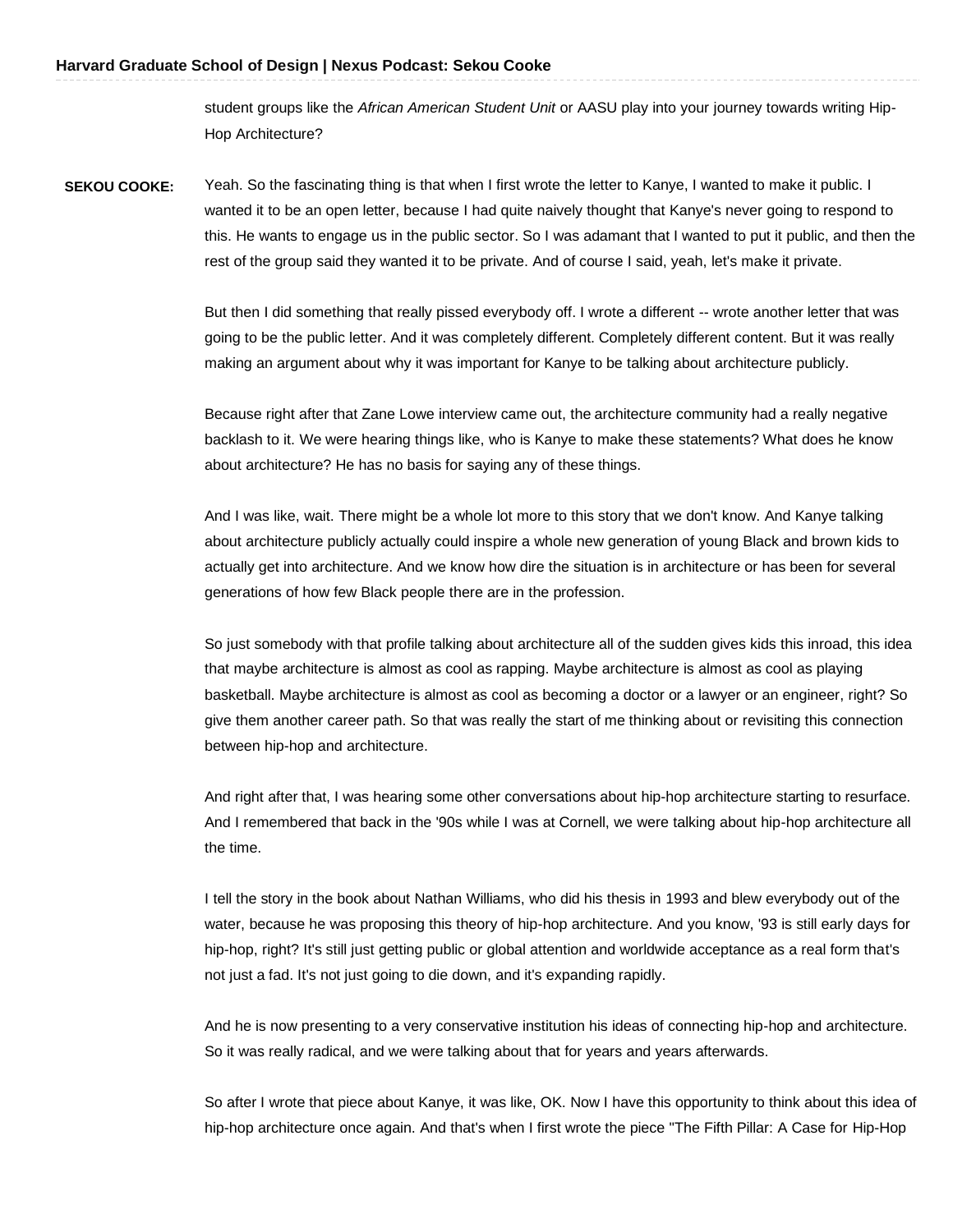Architecture" that got published in the *Harvard Journal of African American Public Policy.* And that was picked up by ArchDaily, and then got a whole lot more attention than I thought it would.

 So then I thought, well, maybe I'll keep doing something else with this, because I thought I was just going to write that one piece and I was going to be done. And then a couple years later, I was at Syracuse teaching, and I put together a symposium with 12 different people, 12 voices, everyone who was saying anything about hip-hop architecture at the time. And I thought that was going to be the end of it.

 And the response to that was much bigger than I thought. And there were so many new questions there, so many unanswered or undiscovered, unexplored threads of this topic that really needed a more robust research and study. And so after that symposium, I made the decision to make this the primary research that I was going to do for the next five years, six years of my tenure track appointment at Syracuse.

- **DARIEN CARR:** Yeah. My introduction to architecture was actually during that interview run. That's the first time I learned about Corbusier.
- **SEKOU COOKE:** See, you're the case study.
- **DARIEN CARR:** Right.
- **SEKOU COOKE:** You're exactly the people I was talking about.

**DARIEN CARR:** Yeah. This was a senior year in high school, and you know, now I'm at the GSD studying architecture, so I could definitely say that that-- there's a recent talk with the creator and her interview about reference points and how reference points are so important. And that was my reference point to see myself in this space, you know?

> But I think it's important to underscore what you underscored in the book, that hip-hop architecture isn't new. Nathan Williams was exploring this before. And also in the book, you talk about building on the work of a Craig Wilkins or a Kara Walker.

> And I just wanted to ask kind of as you were thinking of contextualizing your work and what came before you, and also us kind of imagining what is hip-hop architecture of the future, how do you kind of take the similarities and different between your work and the work that came before you? And how do you imagine it evolving for thinkers and architects and theorists that will come after?

**SEKOU COOKE:** Yeah, it's definitely part of the general academic scholastic process, right? You're always building on work that has been done before and you're setting a foundation for future work to be done.

> Usually in the process, people start out by doing little conference papers and journal articles and public presentations. So I was already doing some of that, but I was more interested in pulling it all together, which is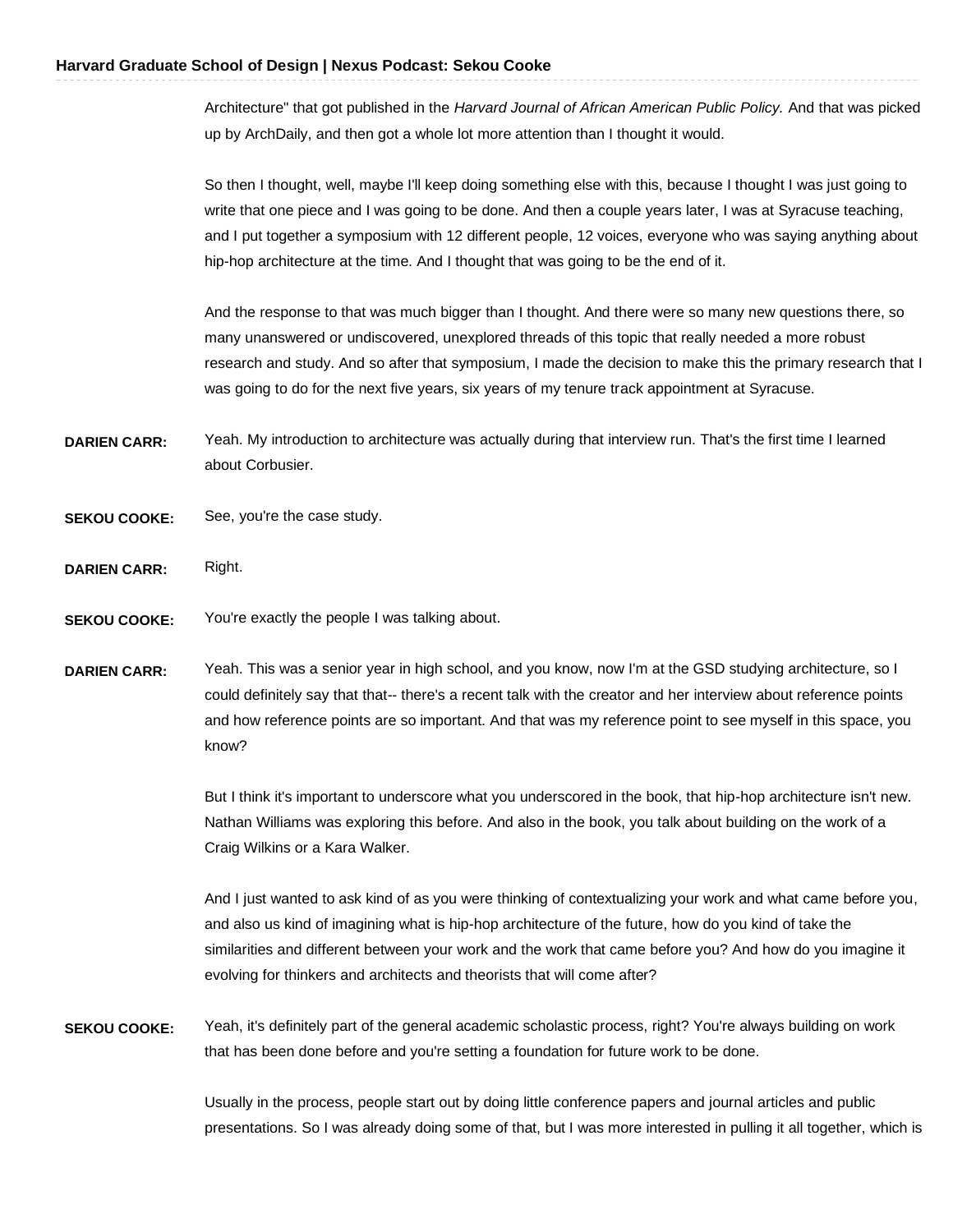why I first made the proposal for the exhibition, because I knew this work was happening all over, but I didn't know how expansive it was. And so I really wanted to pull as much of that together as possible.

 So in that process, I started to discover other faculty members who were teaching studios on hip-hop architecture like Chris Cornelius at the University of Wisconsin in Milwaukee and Stephen Slaughter at University of Cincinnati. And I was also discovering people who are contemporary designers like Maurer United Architects in the Netherlands and people like Zedz and Delta who are graffiti artists who are crossing the line into exhibition and installation and architecture.

 That's how I discovered Carlos Mare, Mare 139, who's a really amazing graffiti artist, but started to do graffiti sculpture and started to do graffiti sculptural installations. That process was really about uncovering all of these different stories and all these different trajectories that had been happening over a 25, 26-year time span and pulling it all together. So it was really trying to answer this question, what does hip-hop architecture look like, so that people had a visual reference point for how to build on this topic.

 And then the book was really the main attempt to have a singular reference point for all of the work that was done before, and a major publication so that anything that comes after it is building on all of these resources that have been pulled together in a singular place. Otherwise, it just remains as something that's kind of kitsch, or something that's in little pockets, or something that is underdeveloped or under-explored.

**DARIEN CARR:** Yeah, yeah. And personally, I really appreciated that. In an earlier conversation, we talked about it as a scaffolding to kind be able to hold a lot of these different ideas, read the before and after point.

> This reminds me of one of the chapters in Hip-Hop Architecture, which is titled "Grids and Griots." The idea of a griot actually came up in a podcast interview earlier this season with Rob ProBlak Gibbs, a graffiti artist and muralist in Boston. For him, graffiti is a method of passing on stories and bringing those stories into conversations through the activation of space, which he describes as the responsibility of a griot.

 Similarly, you discuss the hip-hop DJ as a digital griot who employs a series of techniques like the shout-out to activate space in architectural ways. So I wanted to ask, how have you thought through and how are you thinking through this relationship, the relationship between the griot, DJ, and the techniques they use to activate space?

 **SEKOU COOKE:** Yeah, so the griot is this figure in West African culture who was a storyteller, a kind of history keeper. He was also a performer. In some areas, the griot was also kind of what we would think of as like a medicine man, someone who knew a lot about a lot. But really, someone who is the keeper of the information. But didn't just keep the information, performed the information in public settings.

> So if you know anybody who's a DJ, you know that they know more about music than anybody else who's just a casual consumer of music. And some of these early hip-hop DJs were some of the most knowledgeable people could ever think about.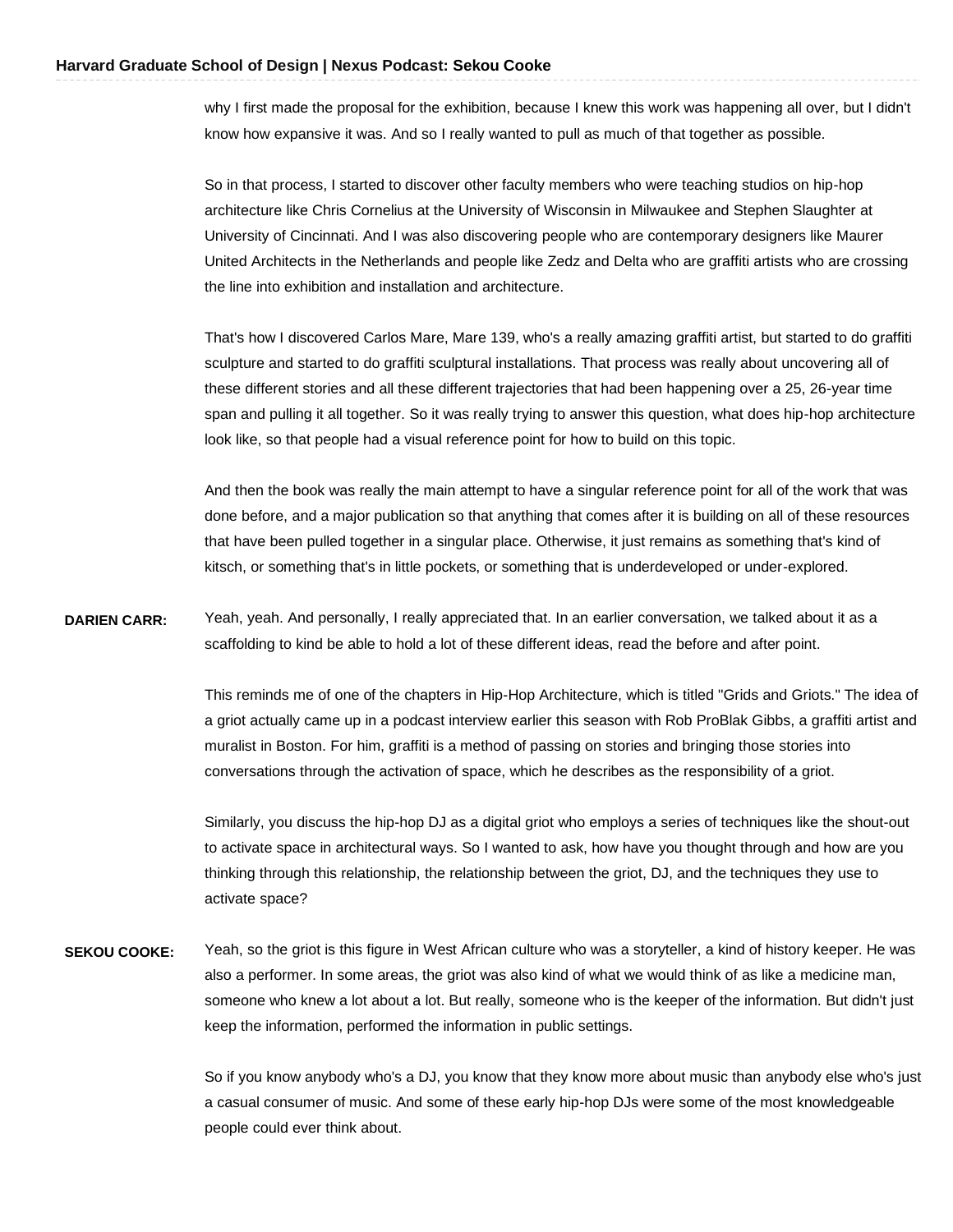There are stories about *Afrika Bambaataa* and how wild he would go in exploring all these various different musical styles and genres. And one of his most popular tracks has a sample from a group called *Kraftwerks,*  which was a really weird, early electronic group in Germany somewhere. Nobody had heard any of that shit anywhere, right?

 And so he was just literally digging through crates. And digging through the crates is such a DJ thing to do. It's a deep dive into musical research. And he's also hide, conceal what he had found, because he wouldn't let anybody know what the actual track was so that they couldn't replicate what he was doing. So none of his records had labels on it.

 But he was really taking this knowledge, going far and wide, finding this knowledge, bringing it to the dance hall, and sharing it with people in a mixed form. But he was really sharing this knowledge that had been excavated, right? So this is definitely this really essential process that I think is really relevant to architecture in many ways.

 And I'm using some of these ideas in some of the projects that I'm thinking about and working on and developing now. The project that I just completed that's in the Chicago Architectural Biennial, that's opening September 17 and running through the end of the year, is called *Grids and Griot*, right?

 So I'm actually using a reference to the grid and how the DJ breaks up the grid. And in breaking up the grid, you're revealing new opportunities. You're revealing new information, revealing some lost histories in certain senses. And also, creating a functional place, a usable place, a place for gathering, a place for storytelling, a place for exchanging, a place for performing, a place for growing, and a place for storing materials and histories and information.

 So this is kind of how I've been thinking about how a lot of these ideas deeply embedded within the African American experience, the African diasporic experience, that are in hip-hop that are directly applicable to us as architects and designers.

 **DARIEN CARR:** Word. Awesome. And it reminds me of actually Katherine McKittrick. She has a new book. It's called *Dear Science*. And in it, she writes that stories are the practice of Black life. And in turn, they draw attention to the fact that stories form these networks of knowledge.

> She's coming from a standpoint in multidisciplinary thinking in Black studies, but she kind of connects this to citation practices and things like footnotes. And for her, this networked understanding creates an interconnected story that functions to resist oppression.

 So back to the book. I love the series of block quotes you use at the end of each chapter, because it feels like it's doing the same thing. It's like the shout-outs, but it's like the samples, because it's kind of like a loop of material that I think help us start to form and identify and also understand these networks of resistant McKittrick writes about. So I'm wondering how you thought through that, and to what extent those ideas are related.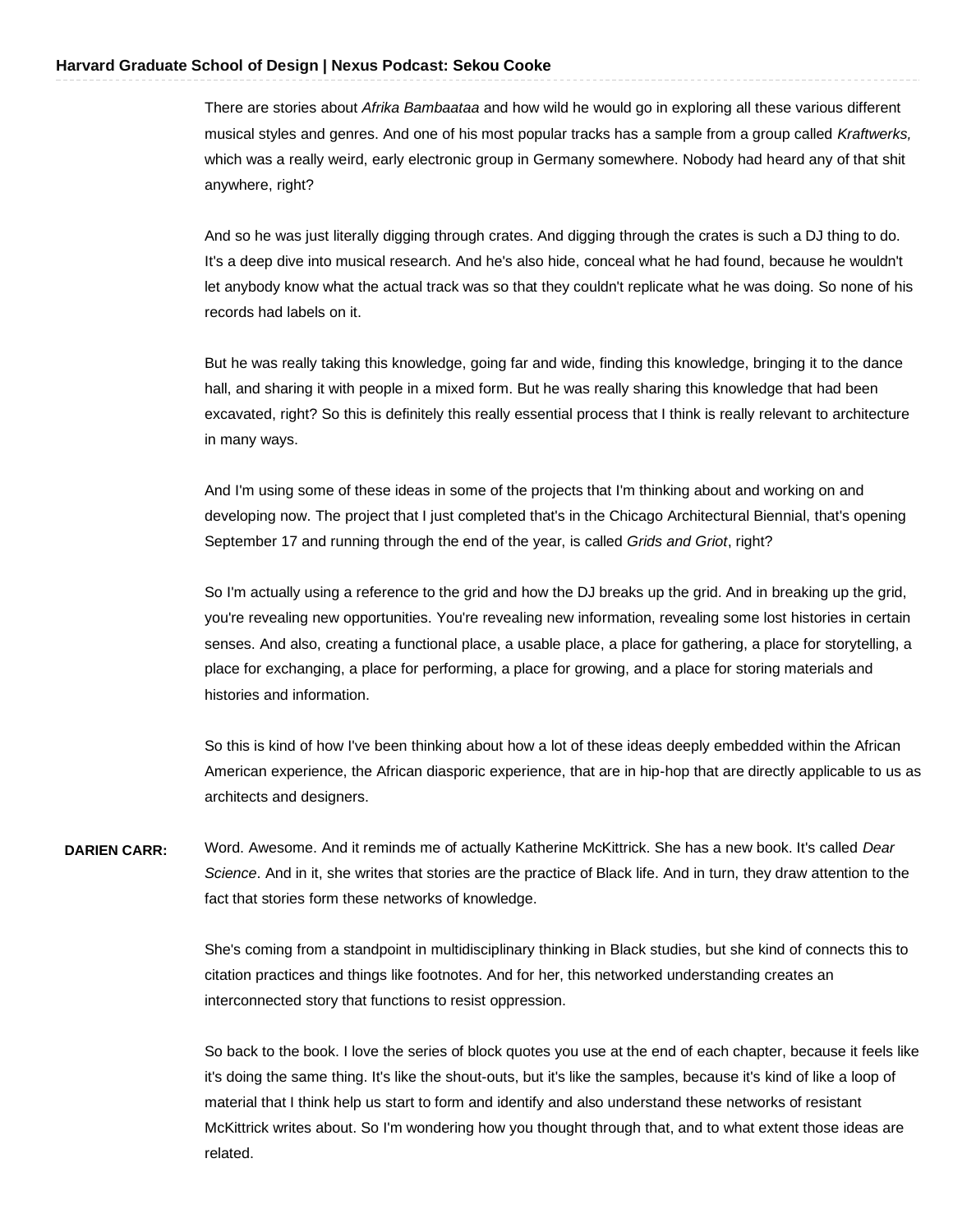**SEKOU COOKE:** Yeah, I'm definitely thinking about the whole book as a composition. So it's not just a single train of thought from the beginning to the end. It's something that is interrupted and is mixed and is moving forward and backward in time, and is introducing multiple forms of information.

> So from deep theoretical references to narratives to these outtakes or excerpts of people, transcripts of people talking about the topic to all the imagery and the drawings and the photographs that are in the book. So all of it is kind of a composition. And I didn't do the graphic design myself, but I gave the graphic designer enough material there to work their magic and to make it feel like a kind of composition.

> And in doing so, keeping it authentic to the structure of hip-hop itself as a musical genre, as a cultural phenomenon, as a way of operating in a kind of performative way. So it is a performance. The book itself is a performance.

 But it's also a way of bringing other voices into the conversation so that it's not just a singular voice, as nothing in architecture should ever be a singular voice. And in hip-hop, there's always these collaborations that are really critical.

 So I find all of these block quotes or these interludes that are between the different sections as adding to the overall narrative, the overall voice of the book so that even though it's a monograph, it's sole-authored, it's something that's still kind of co-authored by these people who are making these statements in these various situations.

 **DARIEN CARR:** Mm-hmm. Mm-hmm. I want to dive into a few of the different co-authors. One is the work of Craig Wilkins. I read the book *The Aesthetics of Equity* last summer. It's a great book. I felt like so many doors unlocked.

> And it taught me so much, and also materialized so many of the things I was thinking about architecture, at the intersection of architecture and Blackness and even music. And I think that as we're talking about referencing and footnotes and sampling, I think there's an interesting connection to property.

 One of the themes in your book is about contradiction. And me kind of imagining myself in the world of architecture, there's a system of property that kind of encourages economic investment and certain predetermined rules in order to own things.

 But then you have on the contrary, or what at least feels like on the contrary-- I'm not sure if it actually is-- DJs who would actually be sampling or kind of-- the oral traditions that we're hoping to spotlight on this show. And there's an interesting nexus between the two that I think relates to Craig Wilkins' work.

 Emmanuel Amosu, he's taught a studio at the GSD, actually, called *After Property*, exploring similar kind of dynamics. So I was wondering if you could speak of the contradiction between a sample and a footnote, but then how that relates to architectural notions or non-notions of property.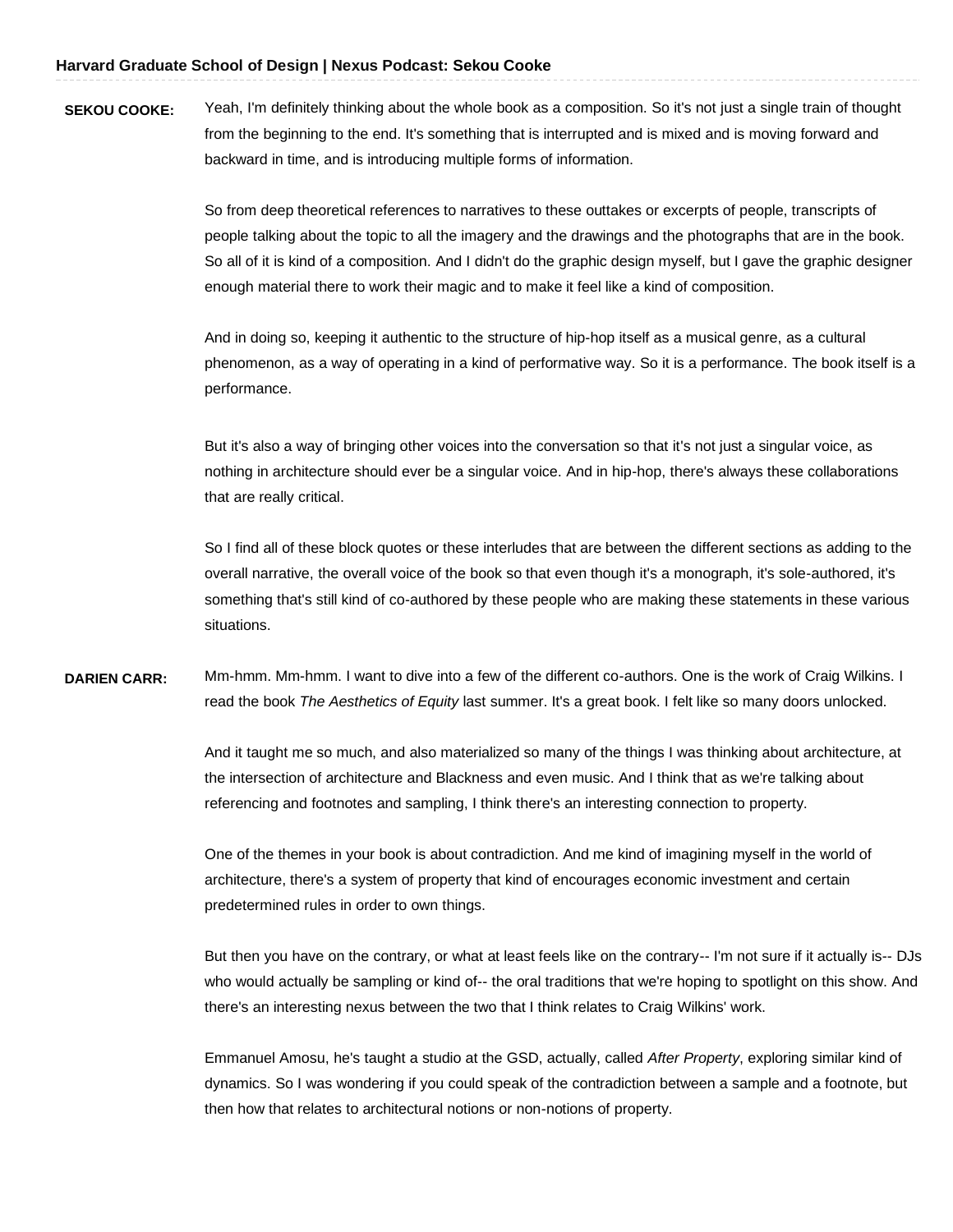**SEKOU COOKE:** Yeah. So the sample I think is in some ways an honorific, you know? And there have been many different scenarios or legal cases dealt with about the sample. And there's a point where De La Soul couldn't have any of their music on any of these streaming platforms because of how heavily sampled all of their work was.

> And yeah, so there's a kind of attitude of asking for forgiveness instead of permission, right? So you do the thing, you take the work. And then maybe if it's discovered to be too similar to somebody else's work, then you pay them a royalty.

 But the footnote is in a different realm, right? It's not in the realm of musical production. It's in the realm of academic production, academic knowledge production. So the footnote is almost as much of an honorific as the sample, but it's kind of understood that this is what's going to happen.

 And obviously, there's limits to footnotes. You can't just copy somebody's entire chapter and put a footnote and put it in your book, right? There are structures to that.

 But what's most important to that is, especially in the structure of my book and relating it to the structure of Craig Wilkins' book, is that I wanted to make sure that I was doing double duty, that I could show that I can back this up with as much academic, traditional citation and research work as I was doing with field work and other sources of knowledge and other processes of gathering information, and actually sampling.

 So when I'm putting these transcripts together or these interludes, this is literally sampling. Even though it's footnoted as well, it's still primarily sampling. And how Craig Wilkins' book is structured, he basically writes a chapter, and then rewrites the chapter in *Ebonics*, right? And he calls it the remix. Like, this is my statement. Now I'm going to remix the statement in this *Ebonics* way of talking, a kind of Black dialect way of describing the things that he's interested in or he's talking about in the chapter.

Luckily-- and I give Craig a lot of credit for this-- he did that and broke so many boundaries and barriers in doing that, which allowed me to not have to do that, right? So now instead of clearly code switching from the beginning of a chapter to the end of a chapter, I was able to now integrate that approach from one side to the next. Again, I'm not sure how any of that connects to the property question, but this is how I'm looking at the sampling and the citation.

 So in the book, I do have a section that's called "Commodity." It's about the commodification of the products of hip-hop culture and how hip-hop in one argument may have died. I think *Afrika Bambaataa* makes the argument that hip-hop died once it became recorded, right? Because as soon as you recorded it, you took this thing that was always a performance, always live, always improvised, and then you put it on something that made it permanent, and something that is a commodity, something that can be easily sold.

And then hip-hop-- and it's not just the tape or the CD or the record that becomes the commodity. It's the entire culture that becomes a commodity as a result. It's like, now we can record and we can have a piece of this culture, and we can sell it.

And the people who profit from anything that's sold ultimately is always going to be the people who always profit from this. We can say, well, all these smaller record labels are making money. All the artists are making money. But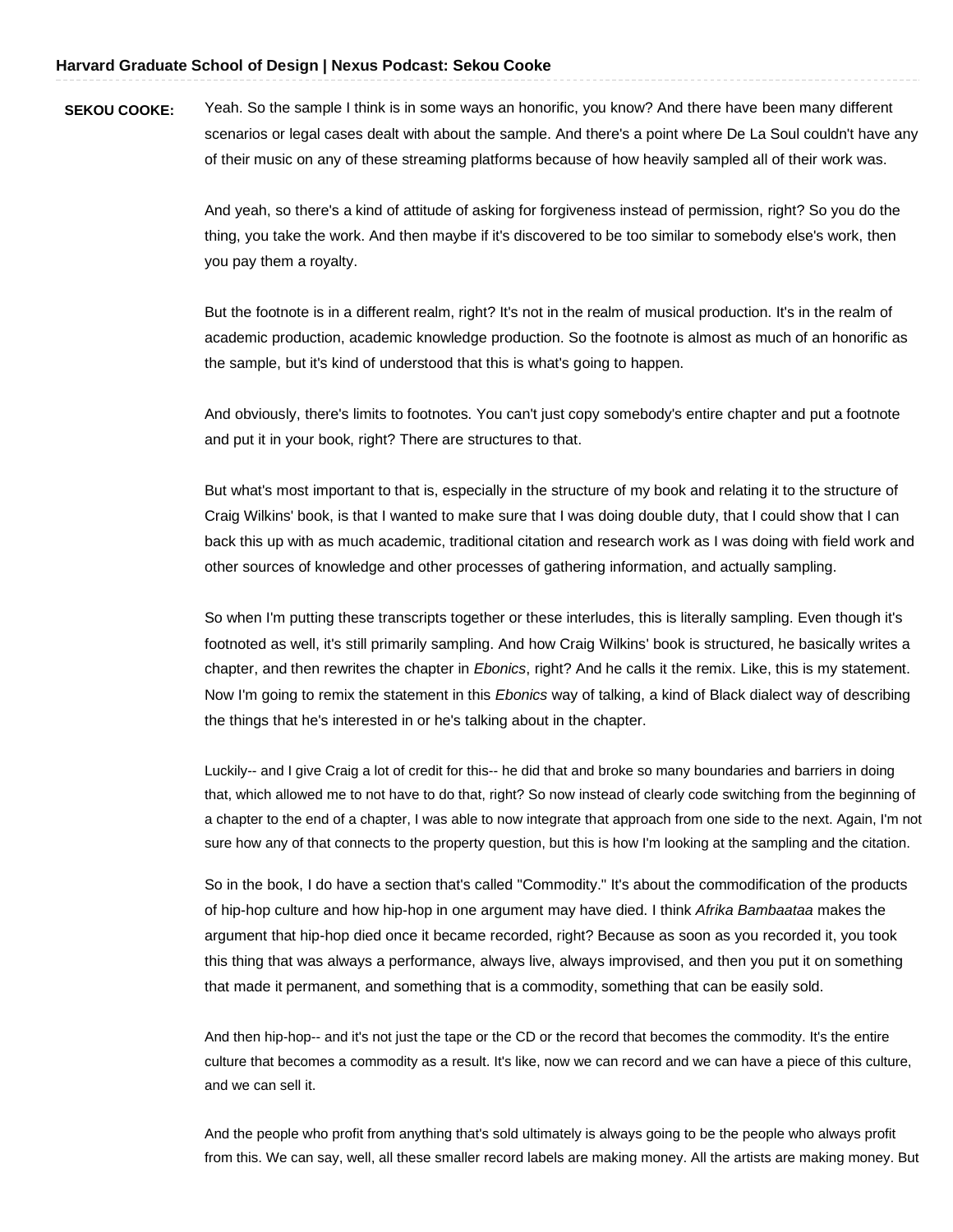that all trickles up. As we all know, we live in a trickle-up economy. And it's just the nature of capitalism that allows all the wealth to funnel to the top.

 So yeah, the commodification of any cultural product is a real thing. And so this is some of the things that allow us to start these conversations about, how do we protect and define hip-hop architecture as a thing? Is it something that is a style that we can identify that can then be replicated? Are there a series of very prescriptive rules that anybody can follow and produce hip-hop architecture?

 Or is it something that is much more loosely defined, much more nimble and flowing, much more like hip-hop is authentically? That as soon as you try to tie it down and put your finger on exactly what it is and commodify it, then it slips and flips the script and creates something different.

- **DARIEN CARR:** Mm-hmm. Mm-hmm. And I guess a follow-up question is as we've been talking, I've just been thinking of how you bring these things into the classroom and your teaching pedagogy. And thinking of how to communicate information about hip-hop architecture while at the same time not codifying it such that it doesn't have the ability for that fluidity is I feel like a difficult thing to juggle. So I'm wondering how you kind of imagine these ideas as someone who's in the education of architecture. Yeah.
- **SEKOU COOKE:** I think that is also part of the code switching, right? So I am an academic and a practitioner. As I say in the book, I'm not trying to be a Black architect or a hip-hop architect. I'm just trying to be an architect. And I'm teaching people who want to know how to become architects. Not necessarily people who are trying to become hip-hop architects. So it's something that I take very seriously.

 But the nature of design education is really wonderful in its ability to allow us to be very flexible. Ultimately, for a true, pure design education, there are fundamentals that are being taught. But it's primarily in the realm of exploration. So you're facilitating and guiding and creating a space wherein people can create explorations and find out for themselves what this thing is.

 So there is no real prescription that I'm giving them from the top-down and saying, these are the things that you have to do. It's really saying, these are the issues sets, and these are other examples of other people who have addressed these issues in different ways. But for us, we're going to make sure that we are on the side of exploration.

**DARIEN CARR:** So yeah. So kind of getting back to the block quotes, one is from Lauren Housley, an artist who uses architecture and installation art to demonstrate the lived reality of places like South Central LA. She mentions how a residency at the Studio Museum in Harlem helped give her space to articulate her ideas, and eventually gave her the opportunity to do an actual built construction project.

> And similarly, congratulations. The *Black Reconstruction Collective* exhibit was crazy. Tara and I both went, and we both found it really inspiring. So kind of thinking of pegagogy, one, in the academic institution, and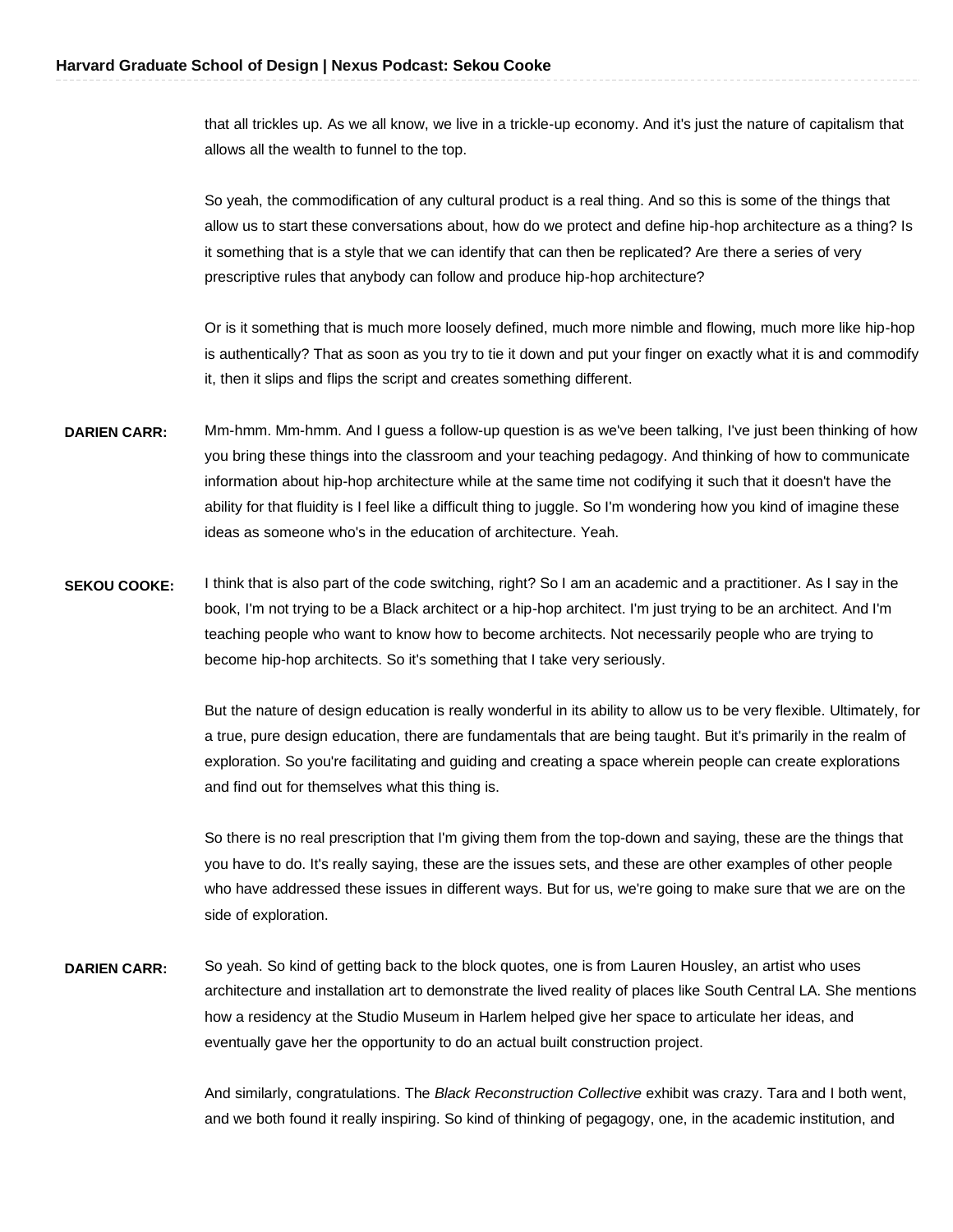throughout our conversation, the role of the museum has been important in disseminating a lot of these ideas. And I was wondering if you could speak to the role of the museum specifically for disseminating and creating a discourse for Black architecture.

 **SEKOU COOKE:** Actually, that's a question that we at the BRC, the *Black Reconstruction Collective,* are really confronting head-on. We're really questioning whether or not any of these institutions should be the primary voice within the Black community, or should be the tastemakers.

> If you think about MoMA as an institution, they have been the standard bearers, the pace setters for almost any kind of cultural production. If it happens at MoMA, then it's all of a sudden avant garde, if it's all of a sudden something that people need to pay attention to.

> I think we can and should begin to define our own set of standards for what institutions should be. What that is specifically is not super clear right now, but these are the questions we're taking up in the BRC.

 Can we found a different kind of institution? Can we specifically support Black designers and Black artists and Black architects in ways that didn't exist before?

 And we're dealing with that in a way that presents a bit of a dilemma. How do we do the thing in the right way without replicating exactly what other institutions have done in the past?

 So some of that has to do with naming things differently. Some of that has to do with creating a process that's slightly different or slightly less laden with all of these colonialist ways of thinking. And you know, it's a tough question and a tough process, but we know it's going to take multiple years and multiple attempts to get there. But we're definitely about doing that work.

- So my follow-up question was beyond the *Black Reconstruction Collective,* did you see the MoMA trying to make any changes themselves to support this work that you're doing for posterity or longevity? Did they make any promises or any vows to kind of support the work of Black architects and designers in the future without you having to start this whole separate collective? **TARA OLUWAFEMI:**
- **SEKOU COOKE:** No. That is the clearest and shortest but truest answer you'll get today. [LAUGHS] And it's simply that. It's no. They've made no space for that at all. And yeah, the BRC is something that was necessary. It wasn't just a cool idea that we came up with. It was a necessity, because nothing like this exists.

 And because if we didn't do this, then the same process would just keep repeating itself. It's like, oh, we need a show about Black architecture, and we've never had a show about Black architecture. So let's pick a few superstars, give them a limited amount of money, and then have them make some stuff that people are going to think is Black architecture. And then we'll move on to the next issue in contemporary architecture after that.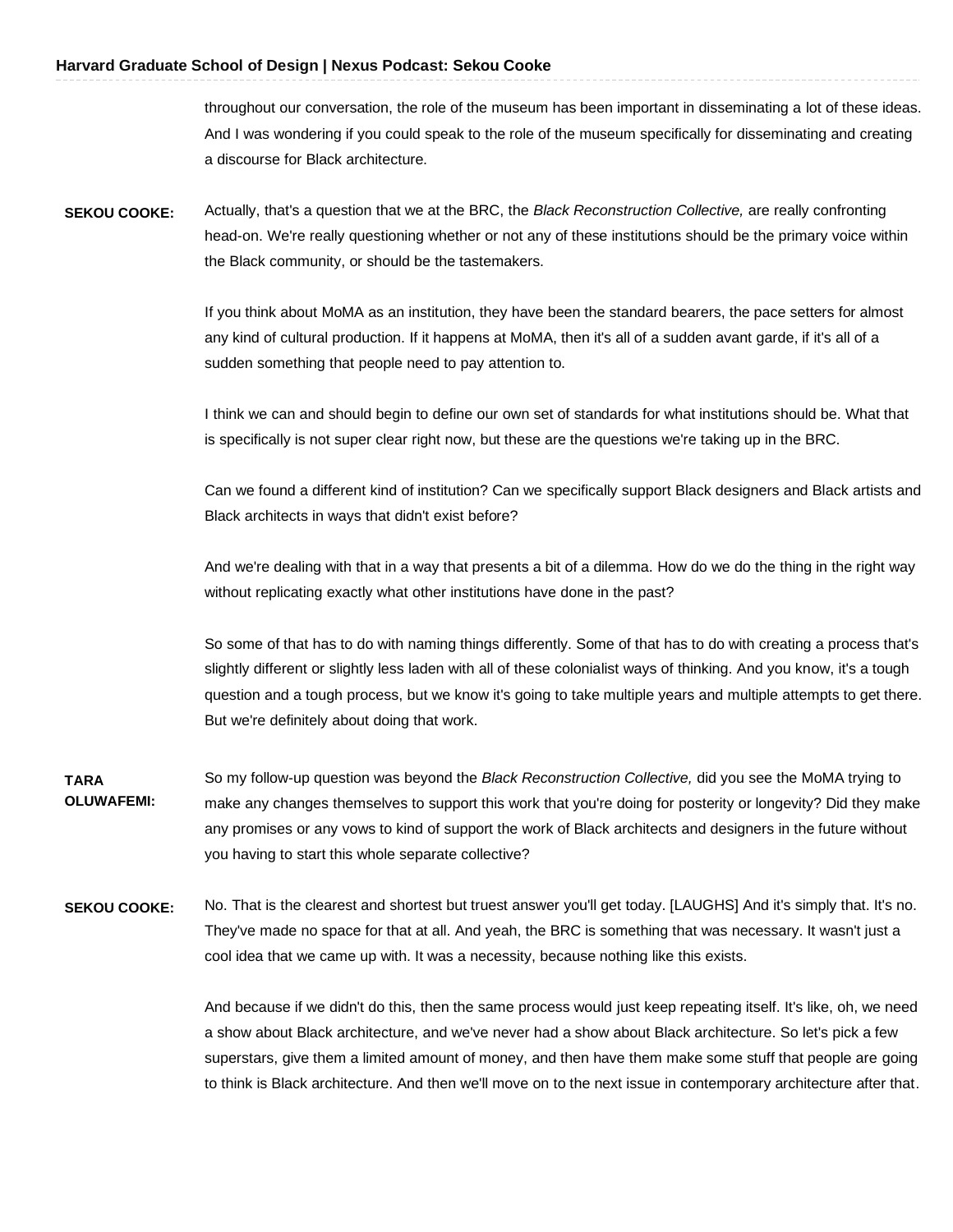And the reality is that when you do that, it sets up individuals against the collective. It sets up an idea that these 10 people that we selected, they are representative of the entirety of Black architecture. And we've checked that box on Black architecture, and we no longer have to revisit it instead of creating a long-term commitment, an investment in telling this part of the story that is grossly under-explored within our discipline.

 We have a lack of Black architects not because there aren't enough Black people who know how to create space. It's because the way that we're taught how to create space is entrenched in a very Western, white, European way of thinking.

 And so when people come into these institutions, they don't recognize it as anything that reflects their own culture or their own identity, or anything that they recognize as space making. Those of us who are in the positions of privilege like I am are reinventing or reassessing the ways that we evaluate what space making is and bringing light to the understanding that Black people have been space makers from the beginning of time. We just don't fit into this really narrowly defined idea of what discipline has called architecture.

 So how do you avoid this whole balance between representation and tokenization? Because it's a conversation that's constantly happening at school right now. There's a bunch of diversity initiatives. I mean, schools all over the place. **TARA OLUWAFEMI:** 

> And we're always like, OK. So if you're having a diversity initiative or if you have someone as a diversity and inclusion chair, they should be Black, right? Because you don't want-- or they should be a minority. But then do we want minorities to be the only ones doing the work? We don't want to over-exhaust the minorities. It's not fair. But then when you have non-minorities do the work, often they don't get it, right?

> So then how do you balance this of being in the position and pulling someone up, but then also sometimes feeling like the token? I mean, you talked about how it's like the MoMA brings you guys in for a show to be like, look at us. We did a Wilkes show. And then they're like, all right. Get out. And there's no real long-term commitment.

 **SEKOU COOKE:** I don't think there is a balance. I don't think there is a good or a balance or an effective way of saying, we want this amount of tokenism and this amount of representation. I think it's something that is probably going to continue to exist until we find something else, right? Until we find a different way of valuing people's experience and valuing who they are as individual, and recognizing that people aren't in these rooms to make decisions because of deeper structural issues.

> So tokenization is a way of fixing things at the surface level. But to get at the root cause, you have to do a kind of complete embolism. The whole thing has to be reimagined and reconstituted.

> Yeah, I like quoting Bob Marley at times. And one of his most radical quotes is "total destruction is the only solution." And I don't believe that he was an anarchist, but I think it's about rethinking everything from the bottom to the top is the only way to actually fix a problem.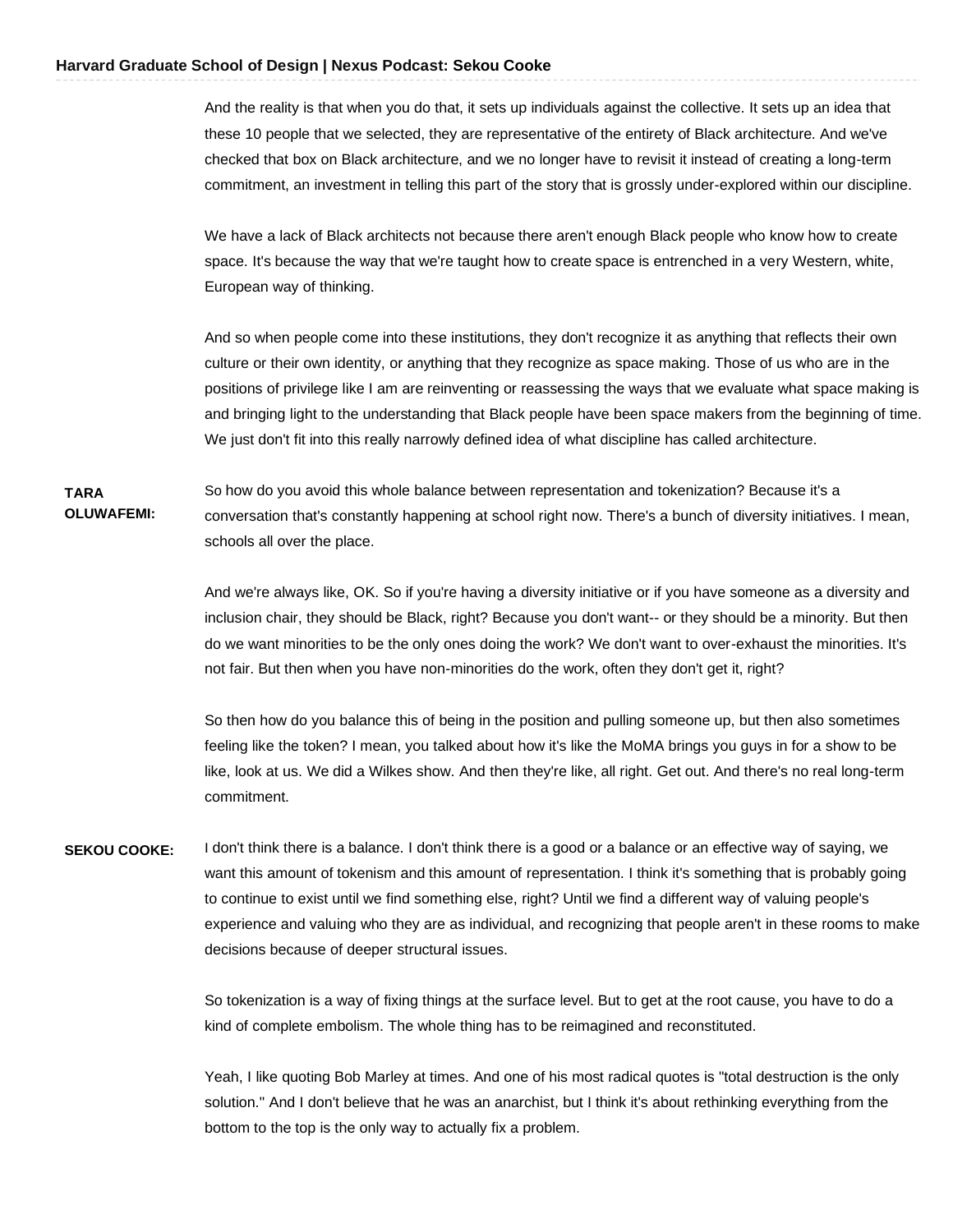There's another quote by Einstein that I often butcher, but it's something about the thinking that created these problems cannot be used to solve them. You have to bring new and different kinds of thinking to address any issue.

 **DARIEN CARR:** Yeah. So right now, I'm in the introduction class to-- I think it's called *Foundations of Practice* or something. So we're learning about what architecture practice is. But in the previous class as we're getting into the material, we're thinking about, what are some of the challenges and opportunities of architectural practice?

> And during our conversation in class, a point came up on how we define the architect, how traditionally an architect has been seen as a master builder kind of. But how actually, if we start to pivot and think of an architect more as an orchestrator, we were talking about how that might enable more diversity of perspectives within the discipline of architecture.

 And to connect that to the earlier point, thinking about how we teach people to see their environments as stable, but they're actually dynamic, and they're actually a product of design. And they could be designed better, and that could be a source of hope.

 But it feels quite hard to imagine that, at least even speaking from my perspective. Coming into architecture it's like, oh, you could design a building? Wait. Huh? I didn't know till I heard the Frank Ocean line, I'm living an idea from another man's mind. And then all of the sudden, I started to be able to see these things as more fluid.

 Anyway, I'm just kind of thinking on how we can start to define architect, and what the architect does, and how the architect relates to community and more to incorporate these imaginations so more people feel like they could come in and actually join the work of redesigning so many of these inequitable things.

 **SEKOU COOKE:** Yeah, I think that's part of the crux of the book, right? It's really clarifying how architecture exists in so many different places and spaces that we don't necessarily recognize enough or give it the title of architecture. And architecture is such a protected title for such a really narrowly defined thing.

> And anything that fell-- for several, several years or decades, anything that fell outside of European or maybe Japanese architecture was called primitive or non-skilled or outsider, right? So it wasn't acknowledged that everybody who was creating space in any other way was also producing architecture, because architecture had to be defined as this very specific thing.

 I mean, even the last administration's attempt to say all federal buildings have to be designed in a classical style is just a remnant of this larger insanity, people thinking of architecture as this one specific thing, and it has to look like a very specific thing.

 But yeah, the last line of the disclaimer that I put at the beginning of the book is that this book is by, for, and about architects, even though they may have defined architecture differently than you have. The architecture is there. It's just that people define it differently.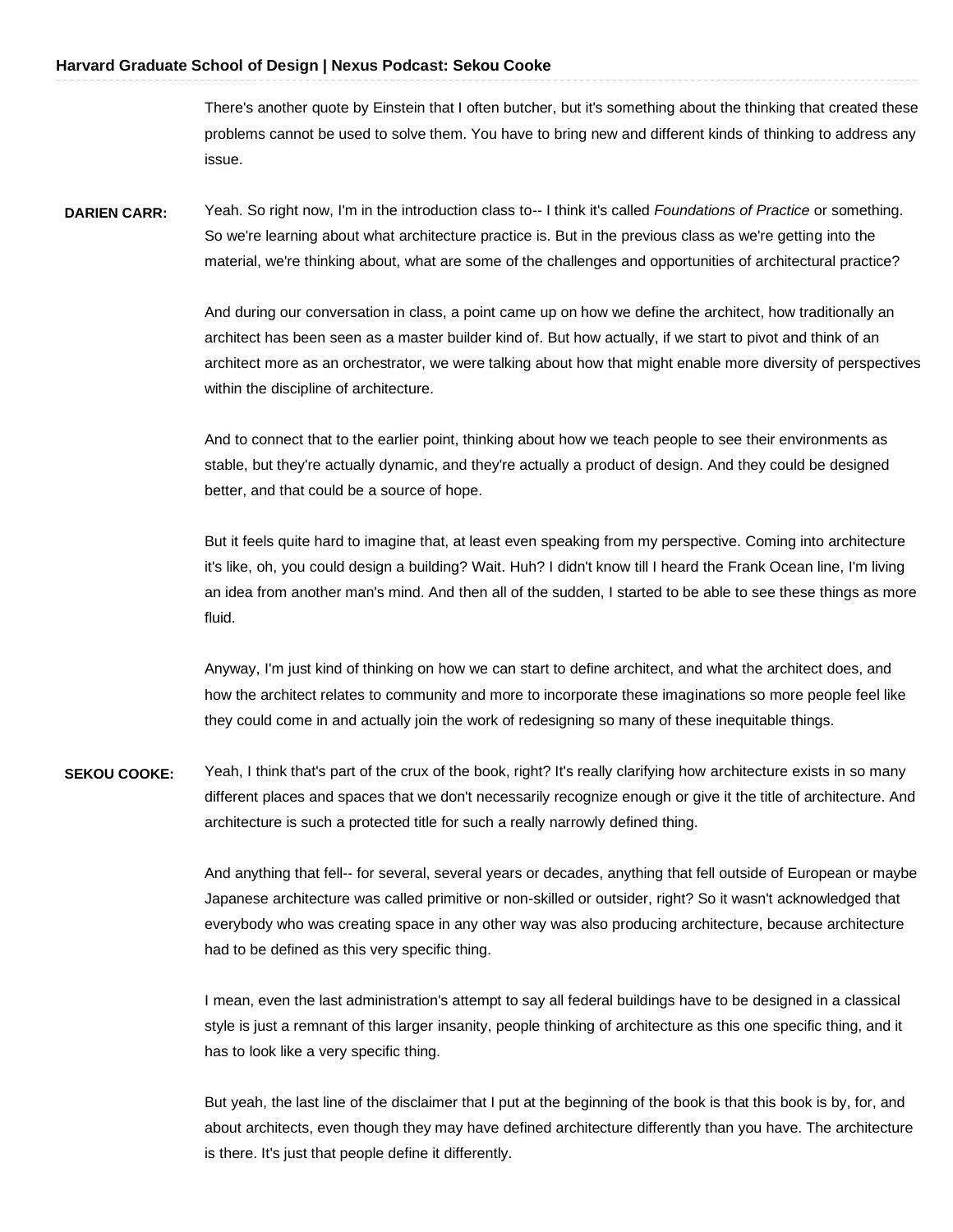So the definition of architecture is really, really critical to how we move forward. We can keep defining what we do something as outside of architecture, as other people have. And a lot of people are of the thinking that if we define something separate, then it would be good. We define a Black architecture. We define a Black aesthetic. We define a hip-hop architecture. Then that will be something that we can operate under.

 And I just want to call it architecture, because it all is. It's all the same thing. I'd rather redefine architecture than create a whole separate thing that I have to practice under.

 **DARIEN CARR:** Mm-hmm. I think ending with this idea-- it's actually your last chapter on neo-postmodernism, which Charles Jencks has dubbed *PM2.* And as you say, the use of references and samples in hip-hop allows us to characterize it as a postmodern form.

> But from the tasks, it feels like neo-postmodern has more to do with incessant layering of information that characterizes the digital age, but also how it relates to an expansion of architectures. And whether it's hip-hop architecture or architecture, I think I'm asking the same thing, re your last point, about how it relates to expansion of this expanded architecture imagination.

> So I wanted to kind of pick your brain on why you ended the book there on neo-postmodern. It gave me a new understanding of my professor's where, Jennifer Bonner, who uses logics of sampling and remixes in *Best Sandwiches* in *Haus Gables*. And I think that could be a good note to end on as we're all going to go back to our respective places to be thinking about architecture and thinking about and digesting the ideas we've mentioned in this conversation.

**SEKOU COOKE:** So I think it's important to point out that there is an outro after the postmodernism section. Yeah. So the outro is really, really important, because that's where these things are kind of wrapped up. And the outro is really about where this takes us. Where are we going with it? And how can we define something completely different?

> And if you notice, in the end, I really talk about an experience, experiential space, like a cultural, deeply immersive experience, and how this happened in a space that was created in a very improvisational way. And then even some of the final quotations, the last little bits, there's a clip from Craig Wilkins talking about hip-hop architecture should be a model of architectural practice, period.

 And then another clip from Kyle May who's talking about who the next architects are going to be, that they're scrappy, they're intelligent, they're determined. They don't care about the ways things are typically done.

 And then the very, very last quote is one of these quotes from a song that I couldn't actually write out, because getting the rights to publish song lyrics is much more complicated than I thought. But it's a line from Lauryn Hill, from a *Fugees* track where she says, "even after all my logic and my theory, add a 'motherfucker' so you ignant niggas hear me."